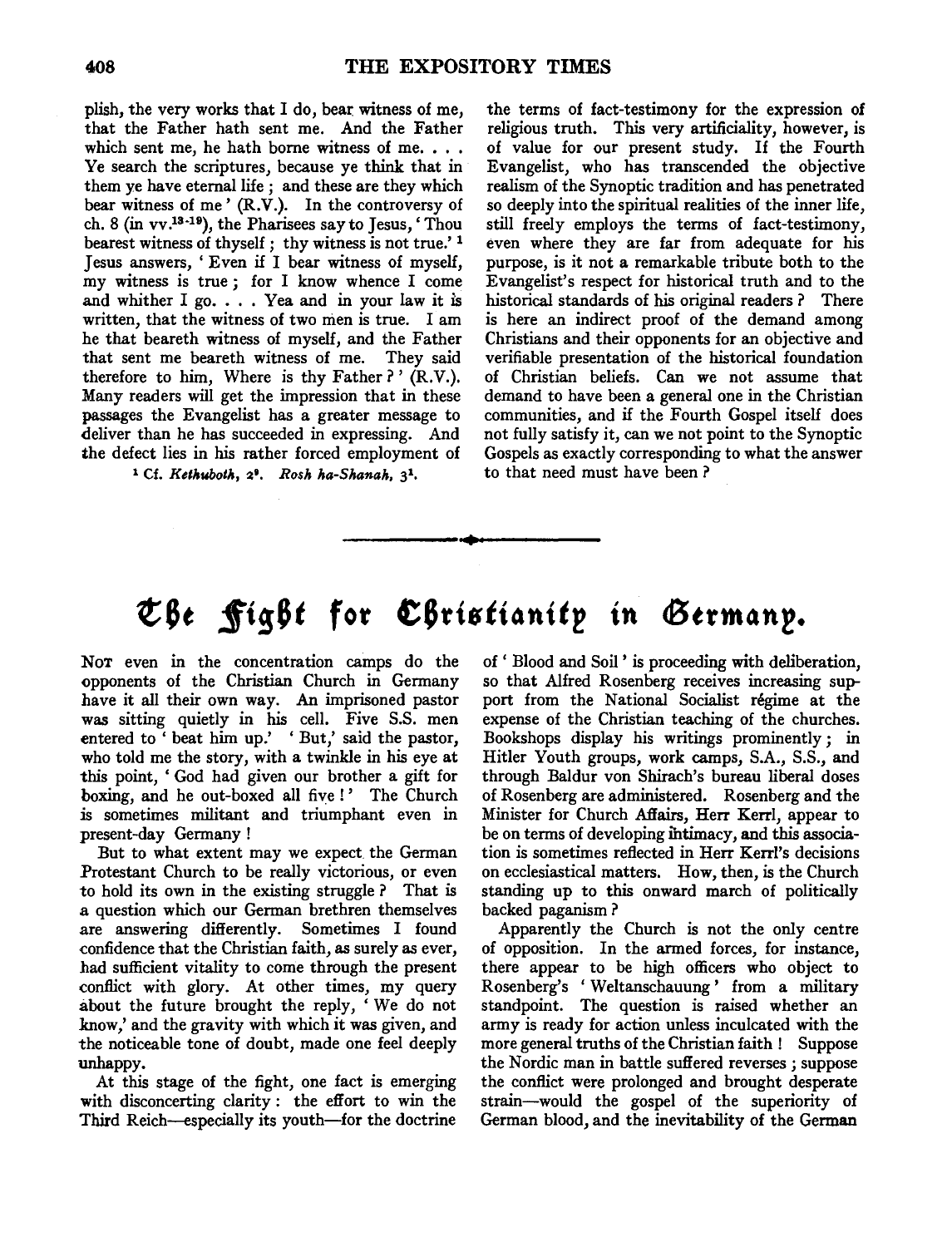mission in history hold, and continue to buttress nerve and hope? It is feared that *The Myth of the*  Twentieth Century is inadequate to maintain the morale of the soldier and of the civilian population throcgh the agony of warfare.

But naturally the vanguard of the fight for Christianity must be taken by the Christian churches, and is being taken by them, but how are they faring ?

Undoubtedly the brunt of the battle is being borne by the Confessional Church. In the eyes of the Government this is the crowd which stands athwart the policy of the 'Nazification' of the Church, and which must therefore be crushed. I saw a pamphlet, emanating from Nazi circles, which put the situation precisely in that light. It discussed measures for the liquidation of the Church problem, and certain proposals were followed by the words: 'There can be no doubt that in this ... way the influence of the Confessional Synods on the church people will be broken, and room made for free, spiritual speculation, which will stand under the imprint of advancing National Socialism.' But in spite of its perilous position (or because of it?) the Confessional Church seems to be growing in numbers and unity. Reliable figures are difficult to obtain, and are constantly changing anyhow, but it appears that of the 18,000 German clergy some 6,ooo are Confessional Church supporters. Of the laity who still actively support the churches and attend them, inquiry in many different areas suggested that 8o per cent. are with the Confessional Church. Of the remainder of the clergy about xo,ooo appear to rank as ' neutrals,' but the majority of these would sympathize with the Confessional wing in differing degrees. The ' German Christians ' are said to claim about 2 ,ooo of the clergy for their camp, but this is perhaps an exaggeration. In any case, this last group seems to be a diminishing force. They still receive Government favour, and have a majority in one or two of the smaller Regional churches *(e.g.* Thuringia); but they are essentially compromise people, endeavouring to combine Christianity and National Socialism, and as the issue becomes more explicitly a choice between Christ and Rosenberg they will probably disappear. Rosenberg himself has little use for them. A circular letter of his repudiates them as definitely as it does the Confessional Church. They attempt a fusion of Christianity and the National Socialist' philosophy' which Rosenberg regards as unwanted by the Party.

What is now the theological position in the Con-

fessional Church ? Is it somewhat rigid and reactionary dogmatically ? Such questions are partly answered by the observation that the Confessional Church is not a compact body under one central authority, subscribing to a common creed. It is a federation of many different groups to defend Christianity in the face of the common danger. It falls first into two main sections: (x) The 'Provisional Church Administration ' (' Vorläufige Kirchenleitung '), which constitutes the leadership of the Dahlem body of which Pastor Niemoller was a centre man ; (2) the 'Lutheran Council ' ('Lutherischer Rat'), which is the rallying authority for those Regional Lutheran churches which are Confessional Church supporters. Within these two principal sections other groupings and alignments are found, sometimes indeed cutting across them. There are Barthians and Liberals, Lutherans and Reformed, and the allegiances represented by membership of the ' intact ' Regional churches such as Hanover, Bavaria, and Wurtemberg (all three Lutheran). These facts obviously mean a variety of theological thinking, but, speaking in a general way, the theological position is conservative, and occupied with dogmatic affirmation. What we may call the ' Faith and Order ' side of the presentation of Christianity holds the field, and less attention is momentarily paid to ' Life and Work.' The Government attitude to Christianity is, of course, largely responsible for this. Any attempt to present the 'social gospel,' to work out the implications of the Christian faith in terms of the economic order, State and individual, community life and so on, is repressed as 'political' Christianity. And whatever the future may bring for the German Church, my impression is that the interpretation of the faith will be narrowed for years to an individual, soulcomforting, soul-saving gospel. If that results in a deeper personal experience of the grace and will of God amongst Christians in Germany, the ultimate issue may be something for which to thank God. It may eventually bring a clearer vision of the full, ethical implications of the revelation in Jesus, plus greater power and will to implement them. Would English Christianity have gone so far with the ' social gospel ' without the Evangelical Revival ?

It is in the Dahlem section of the Confessional Church that one finds the most conservative and rigid dogmatism, and Biblical fundamentalism. Here the influence of Karl Barth is predominant ; although in the German Church as a whole, Barth's influence seems to be declining since his departure from the country. And it is Barthian Biblicalism which supplies Rosenberg with the main target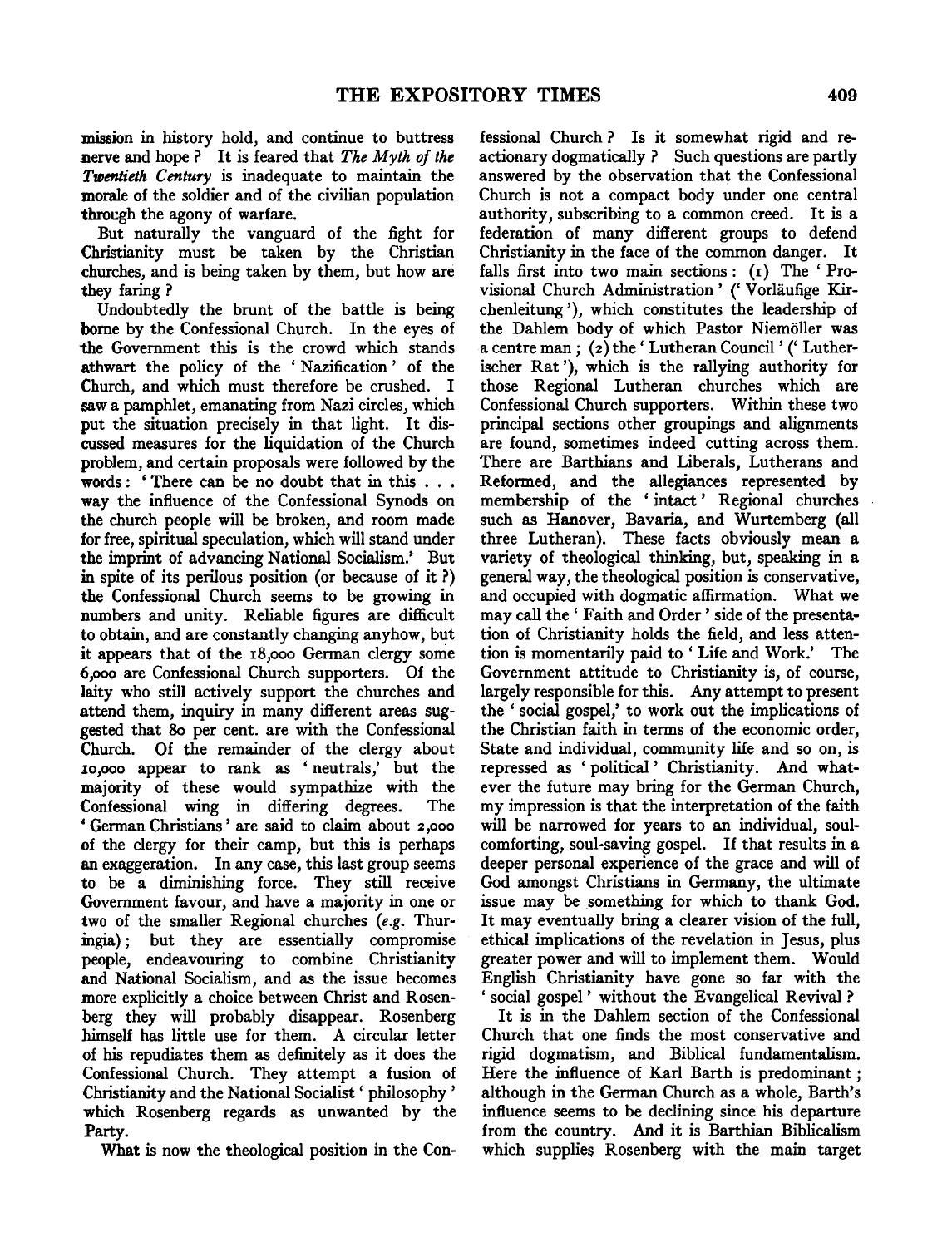for his attack on the Christian faith. He has replied to the Church criticism of *The Myth of the Twentieth Century* in a little book, recently published, called *Protestant Pilgrims to Rome* and bearing the sub-title *The Betrayal of Luther and The Myth of the Twentieth Century.* It accuses the Confessional Church of unfaithfulness to all that was truly eternal and German (synonymous terms for Rosenberg) in Luther's Reformation, and, under the leadership of that Swiss ' Calvinistic pseudo-pope,' Karl Barth, of taking the German Protestants Rome-wards by a ' Romish ' stress on creed, revelation, Church, and Church authority. The Confessionals are said to set Bible texts across the onward march of the German people to selfemancipation and fullness of life. Our German fellow-Christians are, of course, better able to judge than we are where, in their situation, the main emphases must fall for the upholding of the truth of the gospel, but it does seem unfortunate that Rosenberg has so much opportunity of representing the defenders of the Christian position as theological re-actionaries, setting dogma before life.

What is happening in the Protestant faculties of the universities in the midst of all this conflict ? What kind of future is before them as centres of Christian scholarship and sources of the succession for the Christian ministry ?

Here, as amongst the churches, there is both fear and hope, despair and confidence. A professor whose name is well known amongst English theologians assured me that we could count on the continuance of the high standards of German theological teaching, and send over our students with every confidence that they would get able scholarship free of political bias. In fact, the hope was earnestly expressed by several professors that we should continue to send students, since their presence was a help in the situation. But though several of the theological faculties seem still to be doing good work with an able staff, it must be admitted that some things are not re-assuring. The position of professors is more secure than it was, since at the beginning of this year the law (previously in abeyance) that a professor may not be transferred or dismissed, except through the regular procedure of the proper disciplinary courts, was re-introduced. This means that the older men now holding Chairs will probably remain, provided they exercise discretion in matters political. Odd things, however, may occur in new appointments through political sympathies counting for more than academic qualification. In one of the smaller theological faculties, an astronomer has been appointed to the Chair of New Testament; and for a recent work he published on Mark he is said to have required his wife's assistance with the Greek ! But maybe he will hitch New Testament study to a star! He should at least be an able interpreter of the story of the Magi I

The position of lecturers seems the most unsatisfactory, and it looks as though the maintenance of an efficient succession is to be a problem. Recently, a regulation was introduced requiring all lecturers to do three weeks in a special ' Akademie ' to ensure acquaintance with the Nazi view of life. Plainly this can become a means of weeding out the 'politically unreliable'; although the extent to which it so acts seems at the moment to depend largely on the individual at the head of such an ' Akademie.' But after he is through this school, a lecturer may find his appointment is made only from semester (about three months) to semester; and the notification that he is to resume his teaching in a given semester may not arrive until just before, or even after, its commencement! Lecturers showing enthusiasm for the régime would not, I imagine, be subject to this kind of disability.

On the whole situation in the universities I think we can only reserve judgment, and hope for the best. Some faculties are unsound from a Christian and academic standpoint. Jena, for instance, has gone 'German Christian' to the extreme, and moved from its specifically Christian basis, renaming itself 'Fakultat fiir religiose Erziehung.' But elsewhere, much good work is done, and the best traditions of German theological scholarship are upheld by men whom we have learnt to respect, but what the future will bring can only be expressed by the words so often spoken to me in reference to the future of the Christian Church throughout Germany-' We do not know.' The number of theological students in the universities has decreased by *so* per cent., although that is only slightly more than the decrease of the whole German student population. Five years ago, of course, there were too many theological students, but now there are not enough. In some faculties the numbers are very low. Bonn, which previously had from three to four hundred, had only twentyseven in a recent semester.

I would like to close with a word which was spoken to me about our attitude on this side to the German Church situation, and the sufferings which some of our fellow-Christians there have to accept. One who has himself been in difficulties